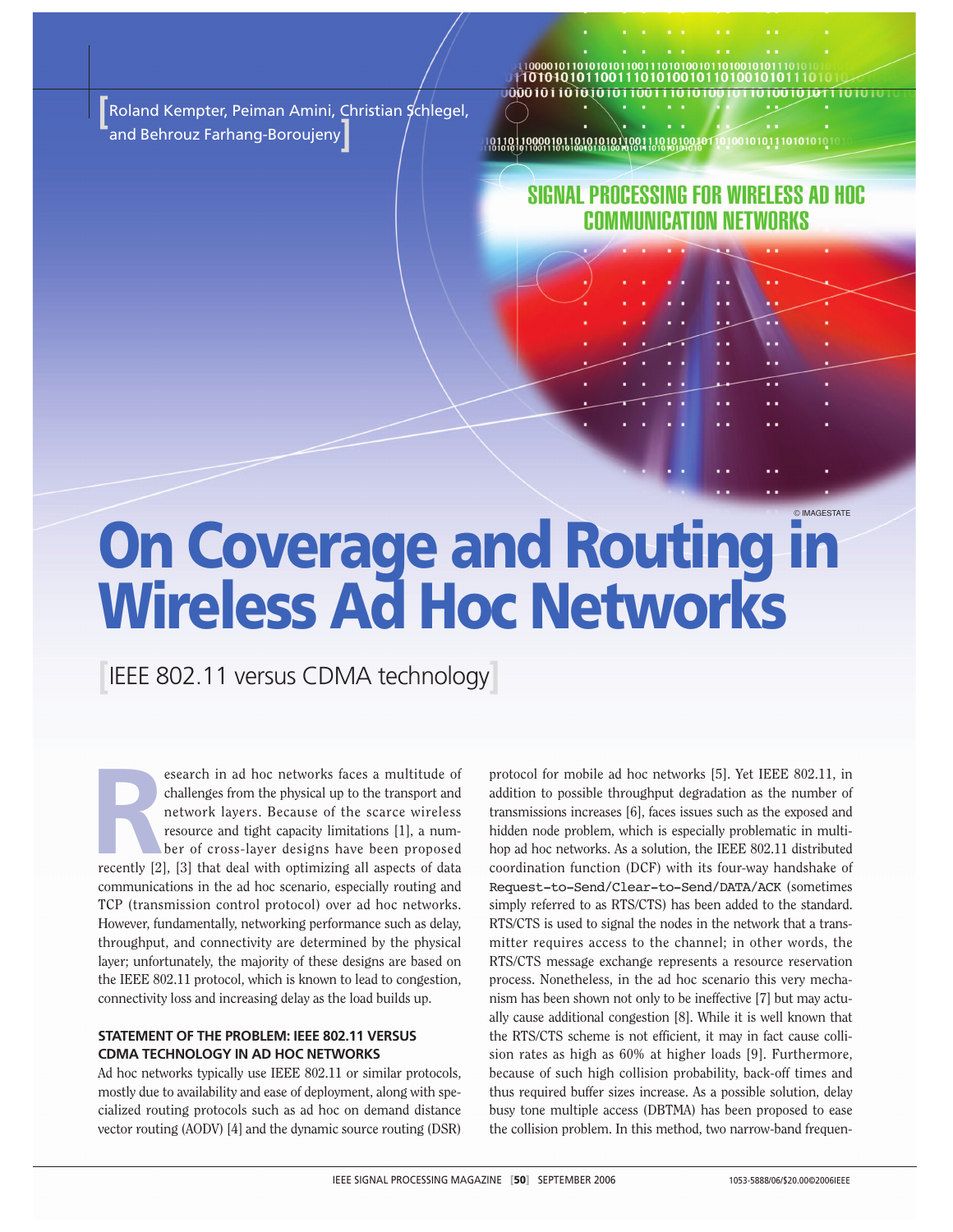cies are used to communicate the transmission status within the network, and nodes transmit only if they do not hear any busy tones. While DBTMA can help with collisions, it cannot solve the delay problem due to congestion on the channel. In essence, IEEE 802.11 is *protocol limited*. Furthermore, routing protocols for the ad hoc scenario suffer from problems unknown to base station centric "single-hop" networks. Apart from changing connectivity due to node mobility, insufficient performance of the physical layer protocol can also lead to issues such as the *broadcast storm problem* [10], which may cause a tremendous increase in the exchange of routing information, further aggravating congestion problems. Since congestion leads to a loss of connectivity, expanding the ad hoc network's coverage area necessitates load-balancing mechanisms. Needless to say, the requirements for such algorithms are very demanding and include scalability, distributed operation, robustness, and power efficiency. As a result, load balancing in ad hoc networks has essentially become its own research area; see, for example, [11].

In contrast to IEEE 802.11, code division multiple access (CDMA) technology allows for a multitude of simultaneous packet transmissions, showing the potential to greatly reduce delay, congestion, and the need for load balancing in ad hoc networks [12]. However, unlike "single-user" communication schemes which try to exclusively reserve the channel (either in a random, distributed manner using carrier sense multiple access with collision avoidance (CSMA/CA) as with IEEE 802.11, or through central control) in CDMA networks, the receiver's ability to suppress multiuser interference becomes a limiting performance parameter. Possibly because of this, in the past, CDMA in ad hoc networks has not received much attention. Only lately, researchers have begun to investigate into the possibilities of this promising technology for the ad hoc setting. Weber et al. [12] investigated the transmission capacity of CDMA ad hoc networks assuming a hypothetical perfect cancellation receiver. Similarly, Xiaocong et al. [13] showed the impact of unresolved multiuser interference on the performance of such systems and conclude that multiuser detection is vital for ad hoc systems. If advanced multiuser detection is to be avoided, another way to reduce the effects of multiuser interference is to assign orthogonal signature sequences to the various nodes within a reception area. Different methods have been proposed for this [9]. However, using code assignment algorithms results in more communication overhead, which leads to scalability problems, as well as a necessary increase in the transmitter's processing power and memory. Moreover, reducing multiuser interference with orthogonal sequences is only possible if all the nodes within the coverage area of a network segment are synchronous to the chip level. If this cannot be guaranteed, the multiuser interference generated by orthogonal sequences is comparable to the interference generated by random sequences and thus renders the additional effort of code-assignment inconsequential. On a final note, while maintaining "global" synchronization is a costly solution for stationary ad hoc networks, it may be impossible to implement in mobile ad hoc systems. As a result, conventional CDMA medium access control (MAC) protocols such as *cdma one* or 3G schemes are not fit to be used in ad

hoc environments and especially for mobile ad hoc networks, a novel, ideally distributed and fully asynchronous random access scheme needs to be found.

As a result of the effectively nonorthogonal nature of the transmissions in CDMA systems, network coverage area becomes a function of the detector capability and typically decreases with traffic load. The effect of a reduction of coverage is well known in base station centric networks and is referred to as *cell shrinking* [14]. Cell shrinking can greatly reduce the maximum distance of a route and thus lead to connection loss. This is especially problematic in ad hoc networks, where recent research has shown that longest hop routing may be beneficial [15]. Another effect which can accelerate detector overload is packet forwarding in multihop ad hoc scenarios. There, nodes also act as relays and thus quickly become highly loaded.

## **CONTRIBUTION**

In this tutorial article, we introduce a promising protocol called RP-CDMA, which is a variety of asynchronous CDMA suited to the ad hoc environment [16]. RP-CDMA is a distributed, fully asynchronous MAC layer protocol that has been designed specifically for a multiuser CDMA setup, where packets are transmitted at random intervals. In contrast to the most popular random accessing scheme for CDMA networks, Spread ALOHA [17], RP-CDMA employs packet-specific random spreading which is conveyed to the receiver by means of an additional header frame. The header is added to every packet to avoid the need for storage of transmitter-specific status information such as spreading sequence assignments at the receiver. While the header adds signaling overhead (respectively, noise) to the channel, which could be avoided through additional handshaking, it is the waiver of the need for the very same which makes RP-CDMA especially suitable for mobile CDMA ad hoc networks.

Furthermore, to improve the performance of CDMA in the ad hoc setting, we combine our RP-CDMA MAC layer with a recently proposed parallel joint cancellation-type multistage detection scheme on the physical layer, termed *partitioned spreading* [18]–[20]. To elaborate, as the number of transmissions in a CDMA cell increases, multiuser interference also increases due to the nonzero crosscorrelations between spreading sequences of different users. Unless this multiuser interference can be resolved completely, it leads to the effect that packets are only received successfully if their power level exceeds a certain threshold. This threshold corresponds to the radius of the reduced coverage area and is referred to as the *critical radius* [14]. It is commonly believed that to avoid cell shrinking, during the transmission interval of a remote node, no other node inside the critical radius should be active. However, this requires some form of MAC-layer scheduling, which is counterproductive to the requirement for simplistic, uncoordinated data transmission that is made possible with RP-CDMA. Fortunately, since the degree to which multiuser interference can be resolved is receiver specific, the degree of coverage loss as a function of the offered load also depends on receiver technology and, as we will show, can be greatly reduced with partitioned spreading demodulation.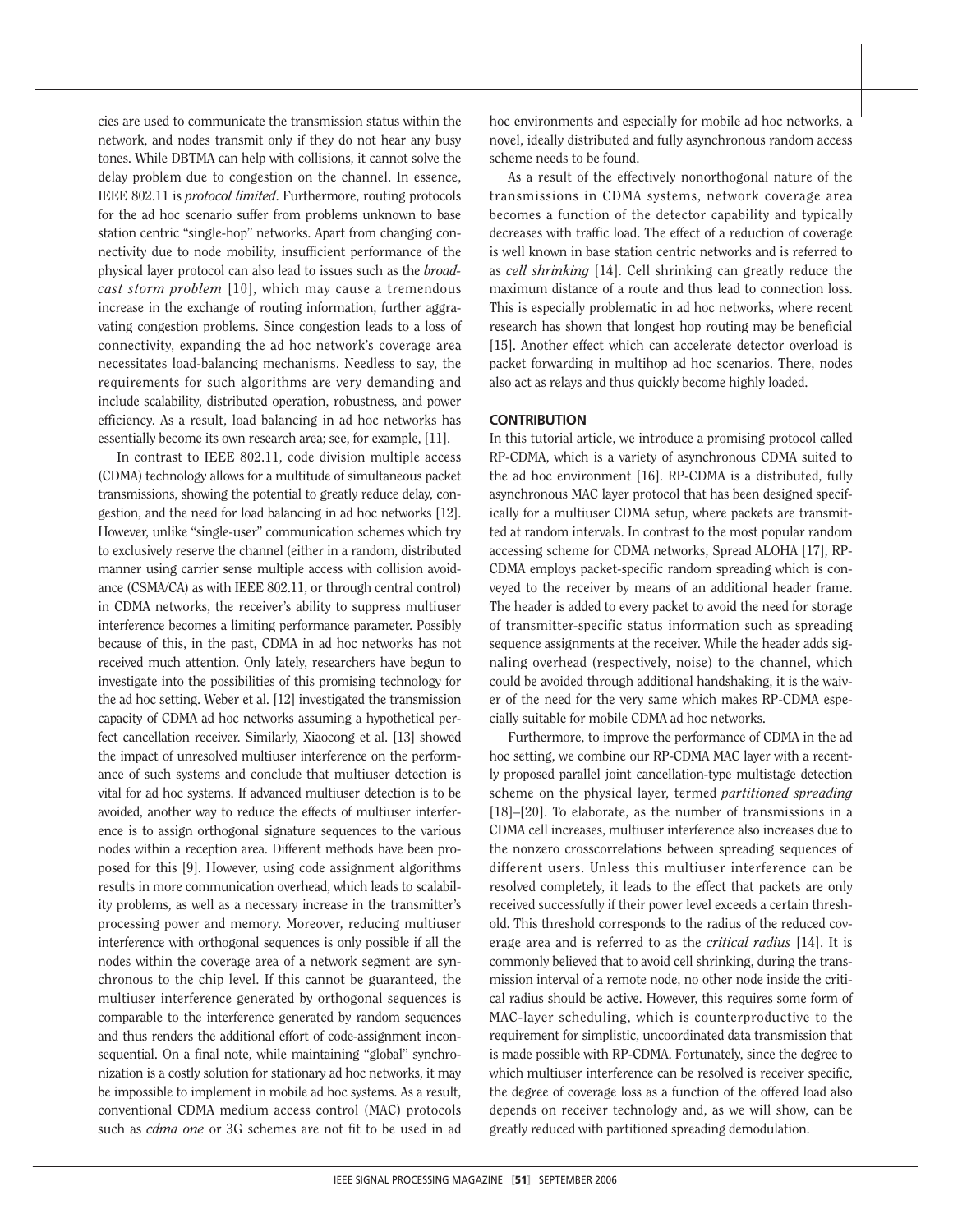

**[FIG1] Collision window of Spread ALOHA. All packets 1–3 face multiuser interference. In addition, packets 2 and 3 are subject to chip-level collisions.**

Partitioned spreading has been shown to outperform classical detection methods such as the conventional matched filter, the decorrelator (or zero-forcing filter), the minimum-mean squared error (MMSE) filter, and even other advanced joint detection schemes such as successive cancellation in a base station centric environment [19], making CDMA *near-far resistant*. This aspect of partitioned spreading demodulation is especially important in ad hoc networks without centralized power control and randomly chosen signature sequences. We show via simulation, that since conventional CDMA multiuser detectors can greatly reduce the capacity and connectivity in a subnet (defined as nodes within a transmission area) as the load increases, these nodes should be restricted to the perimeter of the network. Unfortunately, in the case of mobile ad hoc scenarios where nodes may move anywhere in the network, this requirement may effectively rule out conventional multiuser receivers altogether.

While the reader might argue that the benefits of advanced joint detection come at the price of high additional node complexity, we demonstrate that to achieve performance comparable to partitioned spreading demodulation with conventional receivers, a tremendous increase of the processing gain is necessary. (For this article, we assume fixed bit durations. Accordingly, when we increase the processing gain *N*, the chip size reduces proportional to 1/*N* and the required bandwidth increases proportional to *N*. Hence, when increasing *N*, we face a loss of bandwidth efficiency.) This, in turn, leads to an increase in receiver complexity as well as a high loss in bandwidth efficiency. As a result, partitioned spreading with its moderate spreading requirements and therefore higher bandwidth efficiency and increased achievable network capacity [20], actually might not lead to higher ad hoc receiver complexity than a conventional matched filter, decorrelator or MMSE detector.

## **DISTRIBUTED CODE DIVISION MULTIPLE ACCESS FOR AD HOC NETWORKS: SPREAD ALOHA**

The ALOHA random access protocol developed at the University of Hawaii ushered in the era of modern random access communication systems. Rather than being assigned fixed resources, users transmit data packets whenever they need to, irrespective of others. While ALOHA has the benefit of minimal protocol overhead (no signaling apart from packet acknowledgments is required), data throughput obtained with the original ALOHA system is at most 18% that of full channel access coordination [17]. As we move from "unspread" data transmission, where any packet overlap on the channel leads to data destruction, to an environment with spreading, we are still able to use the original, lightweight ALOHA protocol with only

minor modifications. The resulting protocol is called *Spread Aloha*—a combination of the classical, connectionless ALOHA technique with spread spectrum technology [17]. Since knowledge of the spreading sequence is necessary for successful despreading, Spread ALOHA packets all share a common sequence. This is in contrast to CDMA, where users are separated by different spreading sequences. Effectively, this leads to the two cornerstones of system performance: Spread ALOHA's interference and collision limitation, which limit its use to small, relatively lightly loaded networks.

## *MULTIUSER INTERFERENCE IN SPREAD ALOHA*

Since packet arrival times are unknown, Spread ALOHA is limited to a matched filter for demodulation at the receiver. Thus, following standard arguments, the received signal-to-noise ratio (SNR) for a packet *j* is given by

$$
SNR_{S-ALOHA} = SNR_{mf,j} = \frac{P_j}{\sigma^2 + \sum_{k=1, k \neq j}^{K} \frac{P_k}{N}},\tag{1}
$$

where  $P_k$  is the received signal power of packet  $k$  and we assume *K* active packets in the system at the time packet *j* is transmitted.

## *CHIP-LEVEL COLLISIONS IN SPREAD ALOHOA*

In addition to multiuser interference, Spread ALOHA is also subject to collisions that occur when the signals of different packets arrive at the receiver symbol-synchronized within about a chip duration. Due to the common spreading, if these packets overlap, collisions may destroy all information. However, collisions will only affect packets with (in)sufficient power. Otherwise, even if overlaps occur chip-synchronously, some involved packets may be recovered; this effect is known as *multipacket capture*. Also, it is important to note that the collision window of Spread ALOHA repeats every symbol time (*N* chips) within a packet duration as illustrated in Figure 1.

As we will see later, because of Spread ALOHA's collision limitation, multiuser detection techniques cannot be used to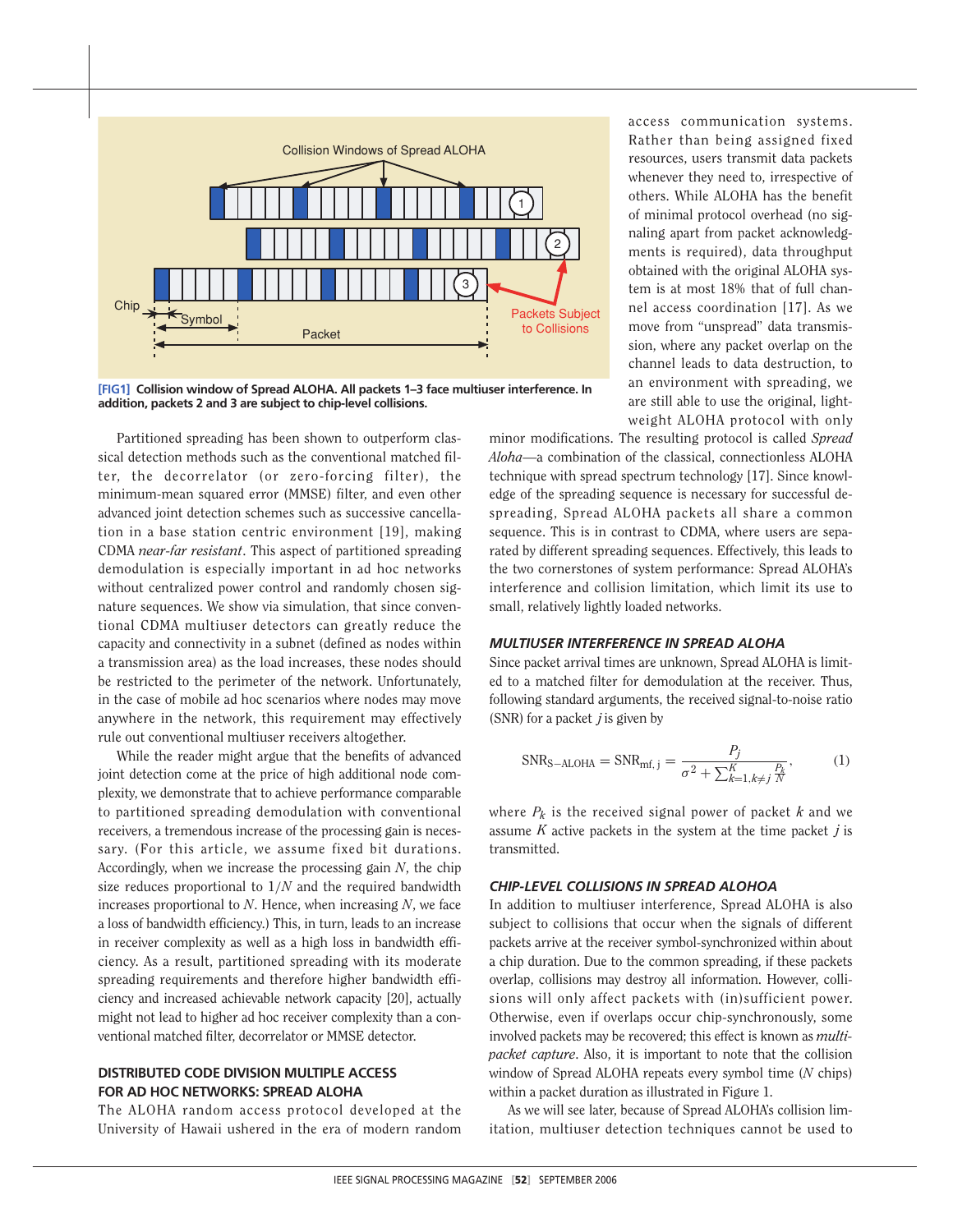improve its performance [22]. Thus, after despreading, the system throughput *S* is essentially identical to classical ALOHA, with  $S = 1/2e = 18\%$  of a fully access controlled network.

## **RP-CDMA: A NOVEL PACKET FORMAT FOR CONNECTIONLESS, FULLY ASYNCHRONOUS CDMA NETWORKS**

From the above discussion, it is clear that Spread ALOHA as the MAC-layer protocol of a distributed CDMA ad hoc network will waste most of the throughput and capacity benefits that can be gained through CDMA multiuser detection technology. In essence, Spread ALOHA is unable to deliver high performance, wasting in the excess of 80% of the channel resources [17]. Even much worse, Spread ALOHA leads to severe connectivity loss, as we will demonstrate, rendering ad hoc networks inoperable.

To overcome Spread ALOHA's interference and collision limits, a network needs to employ different spreading sequences for all active transmitters; i.e, data detection now requires the recipient of a packet to know the packet specific spreading sequence *before* the packet can be decoded. In current CDMA standards, this effectively translates into a paging process between the sender and the base station receiver [23]. While manageable in metropolitan area networks, in an ad hoc scenario, this requirement is difficult if not impossible to meet—especially in mobile ad hoc networks.

We now review random packet CDMA, a recently proposed random packet multiple access system, which supports a fully connectionless network architecture [16]. A transmission packet of length  $L_h + L_d$  consists of header and data frames as illustrated in Figure 2(a). The header frame of length  $L_h$  symbols contains the access preamble and code identifier (code-ID). The access preambles are identical for all users using a fixed, predetermined spreading sequence which is known to all nodes in the network. The data portion of the packet is spread by a random spreading sequence, whose identification is contained in the code-ID. The sequence is chosen randomly and independently by the transmitter. The probability that any two active packets employ identical spreading sequences which would lead to payload collisions can essentially be made arbitrarily small. Given a spreading sequence of length *N*, the probability that the data portions of two simultaneously active packets have the same spreading sequence is negligible: typically, a random number generator of length *N* will deliver  $2^N - 1$  different sequences.

For reliable header detection, values of  $L_h \approx 50$  b its may be necessary [24] However, the data portion of the packet is typically  $400-12,000$  b long  $(50-1,500)$  B) and hence the header constitutes only a small overhead. Of course, the ratio of header length  $L_h$  to data portion length  $L_d$  is a crucial parameter for RP-CDMA. As a system effect, the RP-CDMA packet format separates communications into a header and a data channel; see Figure 2(b). While the header channel corresponds to a lowtraffic Spread ALOHA channel, the data channel effectively operates the CDMA network with random spreading sequences comparable to what is achievable with the 3G protocols mentioned above. Timing recovery based on matched filtering of an embedded sequence of bits in the header allows an RP-CDMA system to operate fully asynchronously. Since packet specific timing has been established after header detection, advanced multiuser detection techniques become available for the remainder of the packet. Thanks to these properties of RP-CDMA, the ad hoc network can now be optimized for high throughput and high spectral efficiency with low protocol overhead and low latency. The reader is encouraged to refer to [16] for a more detailed discussion on RP-CDMA.

## *RP-CDMA VERSUS SPREAD ALOHA: RANDOM ACCESS COLLISION LIMITATION*

Compared to Spread ALOHA, RP-CDMA offers lower probability of packet collisions and higher throughput. From the RP-CDMA packet structure, because only the headers have a common spreading sequence, the probability of header collisions is the product of the probability of header overlaps, which is a function of *Ld*/*Lh*, and the probability for chip-level overlap

 $p_{\text{coll}} = p_{\text{overlap}} p_{\text{chip}}.$ 



**[FIG2] (a) RP-CDMA packet structure. Matched filter detection is used for the header frame and advanced multiuser demodulation techniques may be applied for the data portion (e.g., partitioned spreading). (b) Virtual header and payload channels.**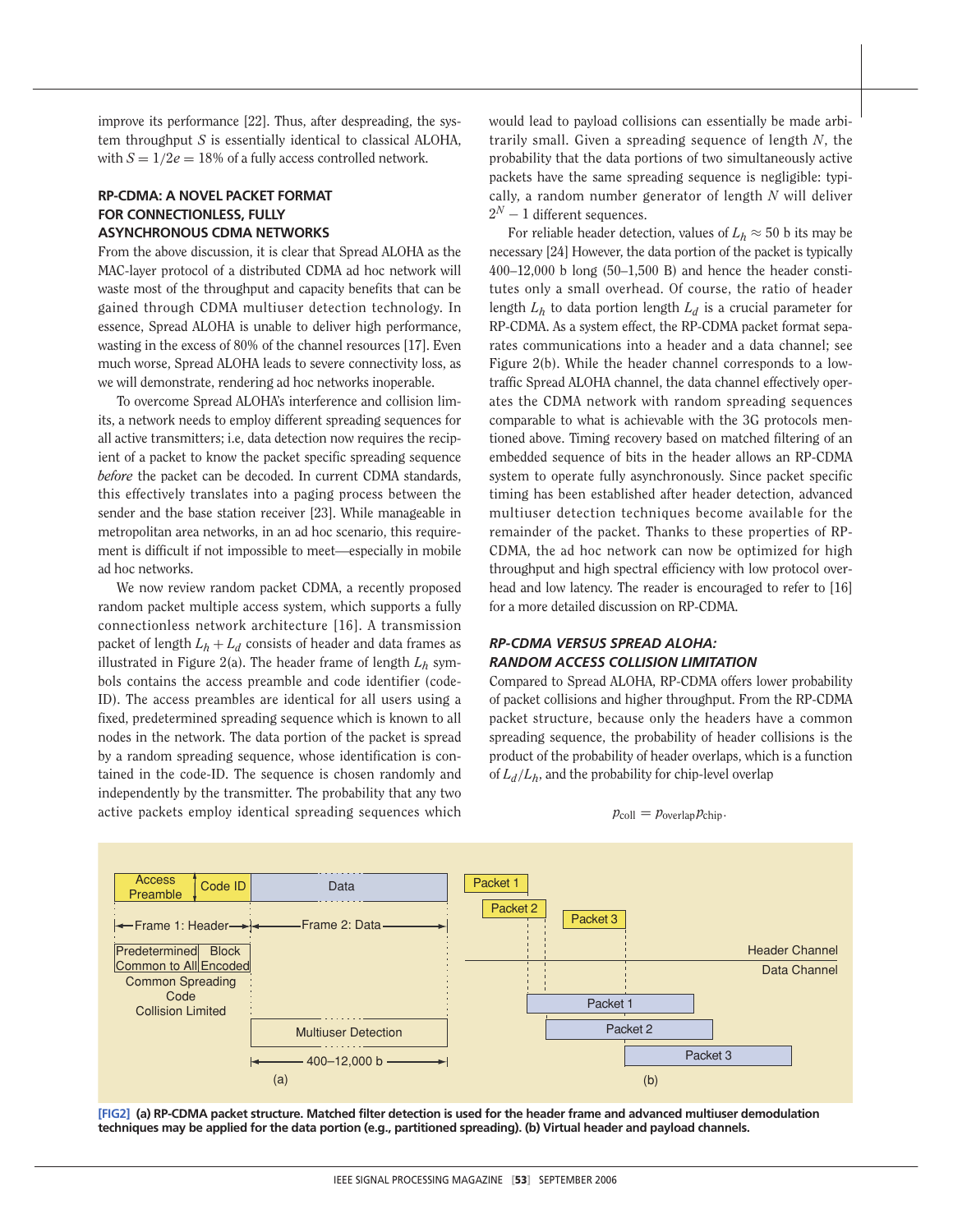The overall duration of an RP-CDMA packet is  $T_{\text{packet}} = (L_h + L_d)$  b, and thus the collision vulnerable zone in RP-CDMA compared to Spread ALOHA is reduced by a factor of  $(L_h/L_d)$ , assuming that the header and payload portion have the same spreading gains.



**[FIG3] Simulated collision limits for Spread ALOHA and RP-CDMA for varying**  $L_d/L_h$  with header length  $L_h = 50$  b and header and **payload spreading gains of**  $N_h = N_{S-ALOHA} = N_d = 10$ .

Figure 3 presents simulation results of the collision limitation of RP-CDMA compared to Spread ALOHA for different values of *Ld*/*Lh* with a header size of 50 b and spreading gains for all systems of  $N_h = N_d = N_{S-ALOHA} = 10$ . We use  $N_h$ ,  $N_d$  and *N*<sub>S−Aloha</sub> to denote the spreading gains of the RP-CDMA header, the RP-CDMA data (or payload), and Spread ALOHA, respectively. We see that even for small values of *Ld*/*Lh*, RP-CDMA improves the maximum achievable throughput compared to Spread ALOHA considerably. As we further increase the ratio, RP-CDMA system performance approaches the optimal *offered load* = *system throughput* curve, with close-to-optimal performance up to a load of 20 packets for  $L_d/L_h \geq 40$ . As an example, Internet2 backbone traffic is trimodally distributed with packet sizes of 50, 500, and 1,500 B and respective probabilities of occurrence of  $p_{50} = 0.5$ ,  $p_{500} = 0.4$ ,  $p_{1,500} = 0.1$ . With Internet2 traffic and a header length of  $L_h = 50$  b, we have  $E[L_d/L_h] = 60$ . Clearly, from a collision perspective, RP-CDMA promises great improvements over Spread ALOHA, approaching the performance of a fully access controlled system [16].

## *RP-CDMA VERSUS SPREAD ALOHA: INTERFERENCE LIMITATION*

As in Spread ALOHA, header detection in RP-CDMA is subject to interference in addition to the header collision limit. In RP-CDMA, we can identify three distinct sources of multiuser interference: interference from *header/header*, *header/data* and *datadata overlaps*, see Figure 2(b). The parameters which determine the different levels of interference are *Ld*/*Lh* as well as *Nh* and  $N_d$ . These result in the header overlap vulnerable zone  $\eta_h$ 

$$
\eta_h = \frac{L_h N_h}{L_d N_d}.
$$

Headers of different packets may only overlap in this zone—and obviously, reducing  $L_h$  reduces  $\eta_h$  and thus the probability of *header/header* overlaps. This leads to one major advantage of RP-CDMA over Spread ALOHA, since out of all sources of interference, only *header/header* interference cannot be reduced by optional means of advanced signal cancellation. To address this type of interference, increasing the header processing gain *Nh* or the header transmit power  $P_{TX,h}$  are possible. However, choosing a higher  $N_h$  than  $N_d$  changes  $\eta_h$  which will negatively affect the collision performance of RP-CDMA. On the other hand, as we increase the header power, mutual interference also increases. This may not be a limiting problem in RP-CDMA, where the header only constitutes a small fraction of the packet. Obviously, optimal values of  $N_d$ ,  $N_h$  and  $P_{TX,h}$  depend on system-specific parameters. In contrast, Spread ALOHA interference is always directly determined by the system load.

After discussing the motivation and necessity for a new distributed MAC-layer protocol for CDMA ad hoc networks, we now address the issue of multiuser detection on the physical layer. As we will show in the upcoming sections, classical "single-shot" multiuser detection such as matched filtering, zero-forcing (i.e., decorrelation) and MMSE filtering may not be suitable for the ad hoc setting. As a consequence, in the following section we introduce partitioned spreading that has shown superior performance in the base station scenario to ad hoc networks.

## **PARTITIONED SPREADING**

Partitioned spreading is a recently proposed technique that utilizes the benefits of interleaving and iterative receiver processing [18]–[20]. In partitioned spreading, the original spreading sequences are separated into several chunks called partitions, and partitions are transmitted separately after passing through an interleaver. The partitions of each data symbol are understood as symbols of a repetition code and are iteratively decoded at the receiver using message passing or a multistage receiver. Figure 4 presents an RP-CDMA packet with partitioned spreading applied to its payload portion where *M* denotes the number of partitions per symbol. (We want to emphasize that partitioned spreading is only applied to the payload frame.) The gaps in the figure are filled by the partitions from other symbols. The interleaving function  $\pi(m)$  is the permutation list to which these partitions are spread out such that overlapping partitions belong to statistically independent symbols and no correlation can build up. The function of this interleaver is analogous to that used for turbo codes, and the receiver operates with a number of stages (or iterations) where the first stage is a conventional matched filter receiver. In subsequent demodulation iterations, soft bits from the previous step are used to cancel part of the signal interference for each user *k*. By means of signal reconstruction, such decoders can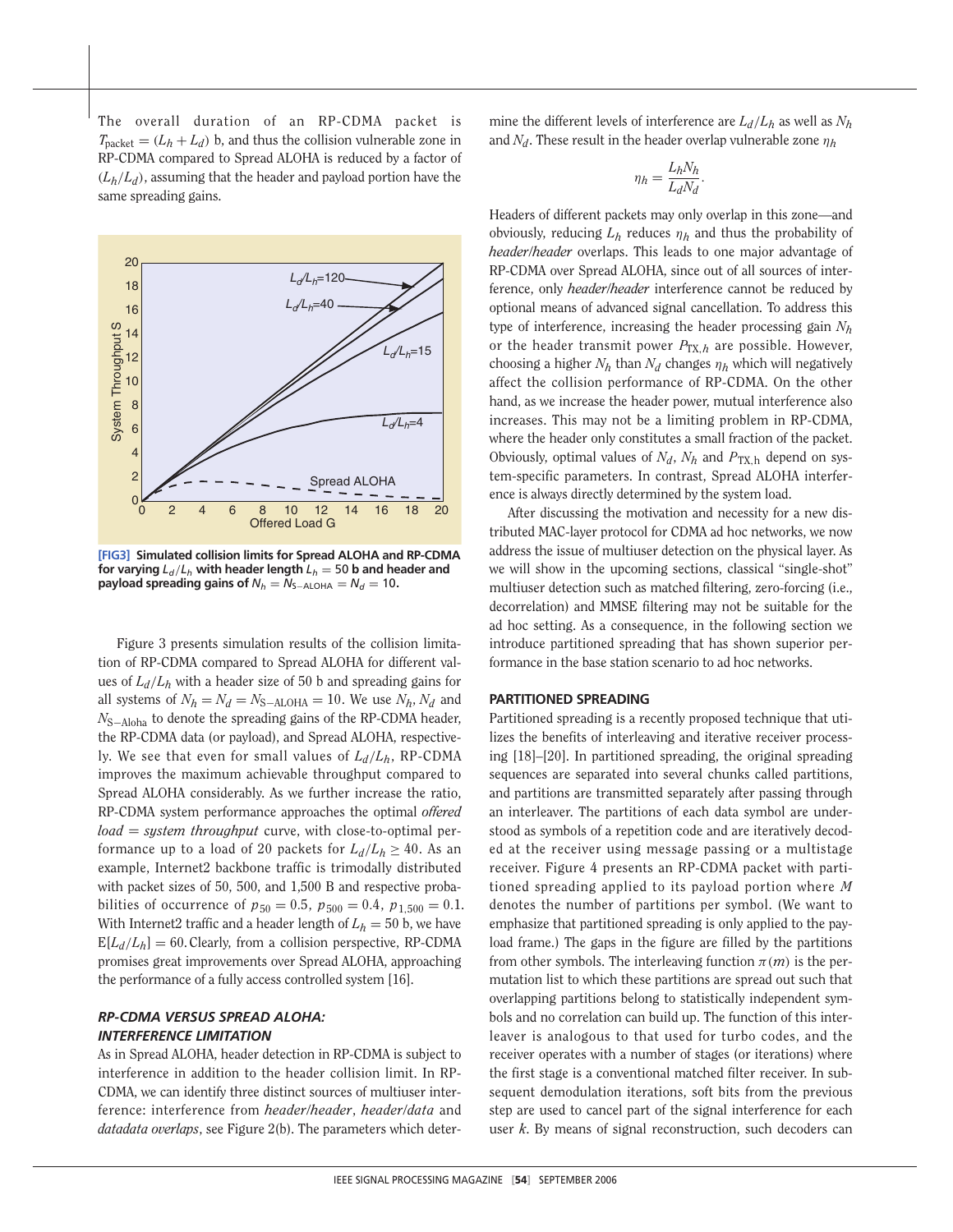be implemented even for asynchronous systems. Furthermore, since the partitions in partitioned spreading are understood as symbols of a repetition code, adjusting *M* allows to adjust the code rate anywhere from full rate,  $R = M = 1$ , to low rate when  $R = 1/N$ , which is the case when  $M = N$ . Therefore, in combination with the RP-CDMA packet format where partitioning-information can be included in the header frame, parti-

tioned spreading supports very flexible network operation with even dynamically changing data rates. High rate transmission,  $M = 1$ , may be favorable in an environment with only a small number of interfer-

## **WE INTRODUCE A PROMISING PROTOCOL CALLED RP-CDMA, WHICH IS A VARIETY OF ASYNCHRONOUS CDMA SUITED TO THE AD HOC ENVIRONMENT.**

ers. On the contrary, when the number of interferers is high (such as in a fully loaded system), increasing *M* and therefore decreasing the data rate to allow for reliable detection, can be the preferred modus operandi. Interestingly, as has been shown elsewhere [20], partitioning values of  $M = N$  are mostly unnecessary and performance does not improve significantly above  $M = N/2$ . In addition to increasing *M*, the bit error rate (BER) performance of partitioned spreading can also be improved by using advanced multiuser detectors (MUD) such as MMSE-filtering in the iterative detection stage at the receiver with a reasonable increase in complexity [25].

At this point we wish to acknowledge the contribution made by Li et al. [26], [27] prior to the development of partitioned spreading. The method developed by these authors is a low rate forward error correction (FEC) channel coding scheme called interleave division multiple access (IDMA). According to [26] and [27], in IDMA, all users in the system use the same FEC and the only means of differentiating them from each other is through interleavers which are chosen *differently* for different users. For the FEC, any code may be used, ranging from simple repetition coding as in partitioned spreading, to advanced turbo detection schemes [27]. Partitioned spreading is similar to IDMA in its basic transmitter structure that employs some form of coding together with interleaving. However, in contrast to partitioned spreading, in IDMA, any bandwidth expansion is achieved by means of an FEC code. In essence, IDMA has been developed as a consequence of the fact that to approach the capacity of the multiple access channel, all bandwidth expansion should be devoted to coding and it has been shown that IDMA does accomplish this promise [27], [28]. A variant of IDMA

> which has been mentioned implicitly in [26] and [27] uses an FEC code which is a concatenation of a repetition code, as *outer* code, followed by a much higher rate channel code, such as a convolutional code, as

*inner* code. Compared to this variant of IDMA, in partitioned spreading, the order of the inner and outer codes are reversed. This modification, as shown by Shi et al. [20], does not incur any performance loss when  $M = N$ . More importantly, this trivial change allows for the performance versus complexity tradeoff as explained above, since now, we are free to choose partitioning values of  $M < N$ . To elaborate, while in IDMA soft decoding and cancellation can only be performed at the chip level, partitioned spreading provides the option of multichip front-end processing prior to the soft decoding and cancellation stage. In other words, IDMA is limited to an interleaver size equal to the number of information symbols multiplied by the inverse of the code rate. Partitioned spreading, on the other hand, allows for a reduction of interleaver length, i.e., receiver complexity, at only a minor loss of performance.

To illustrate the behavior of a partitioned spreading multistage receiver, we consider a system with  $K = 54$  uniformly distributed users in a cell. Path loss is computed according to

$$
P_{\rm RX} = \frac{P_{\rm TX}}{(1+d)^2} \,. \tag{2}
$$

Figure 5 shows the average SNRs for this system at each stage *i*. As can be seen, the average SNRs approach the interference-free



the headers. In this example, there are  $M = 4$  partitions for each data symbol.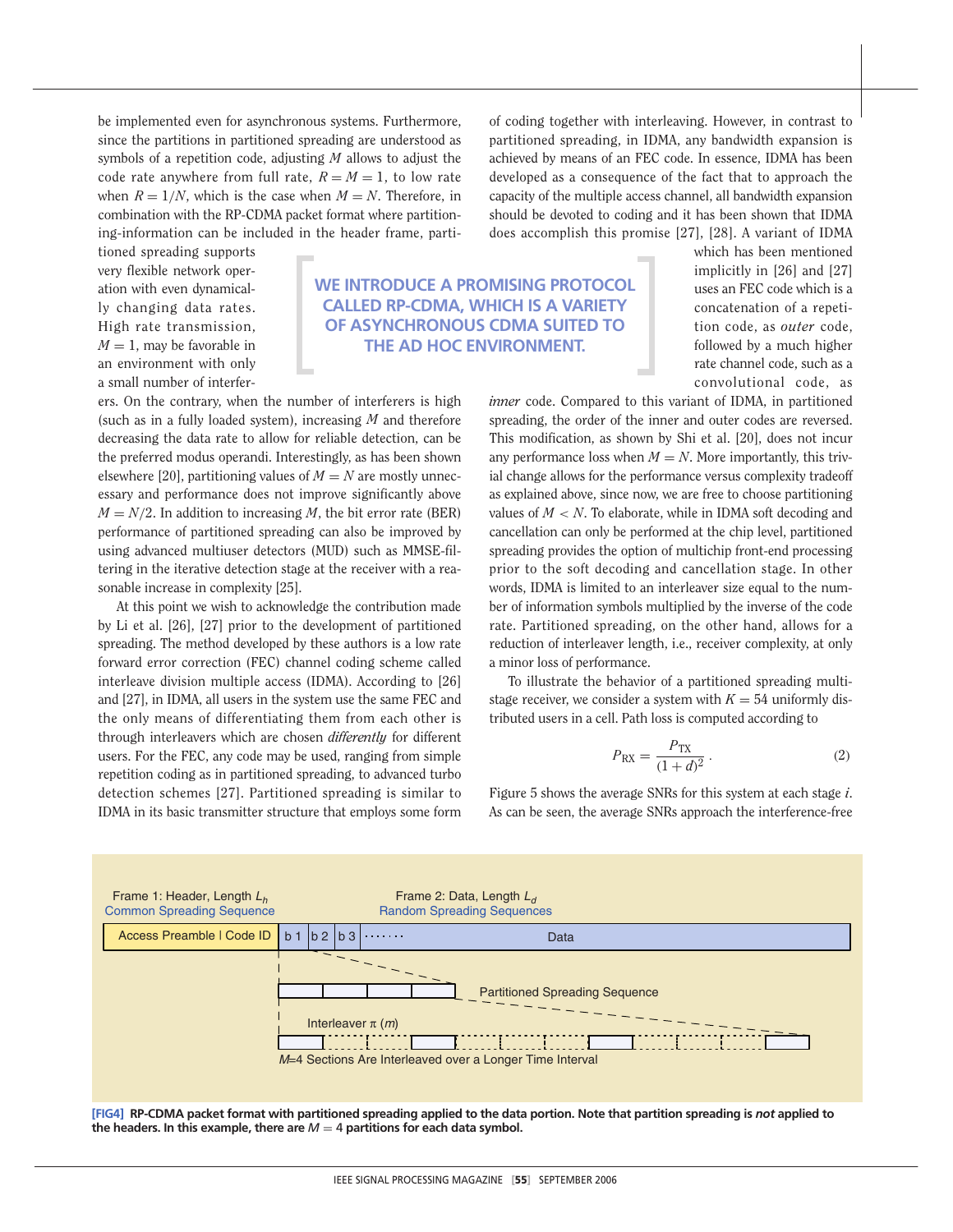

**[FIG5] Demodulation performance of partitioned spreading in an unequal power system with**  $K = 54$ ,  $\alpha = K/N$ **. Path loss according to (2). We illustrate that in this example, as long as** α ≤ 1**, partitioned spreading can achieve the interference-free SNR** = **10 dB very quickly [18].**

values within only a few iterations, resolving virtually *all* multiuser interference up to a fully loaded system, i.e., for  $\alpha = K/N \leq 1$ . This shows the near-far resistance of partitioned spreading [18]–[20].

## **CDMA MULTIUSER DETECTION TECHNOLOGY**

Before we dive into our simulation results, let us first review the performance equations on which our investigations are based. The results for the conventional multiuser receivers, the matched filter, the zero-forcing or decorrelation receiver as well as the MMSE filter, are derived from large-system analysis in CDMA networks with random spreading [29].

## *MATCHED FILTER*

In a matched filter receiver, each signal is despread with a filter matched to its own waveform. The SNR at the output of the detector depends on the number and powers of other active users. For a packet  $j$  to be received successfully, its power  $P_j$ must satisfy

$$
P_j > \gamma \left( \sigma^2 + \sum_{k=1, k \neq j}^K \frac{P_k}{N} \right),\tag{3}
$$

where  $\gamma$  is the detection threshold, *K* is the number of active users and *N* is the spreading gain.

## *DECORRELATOR (ZERO FORCING RECEIVER)*

The decorrelating receiver inverts the channel to completely eliminate interference. This results in a loss of energy for each user, depending on the user population. Interference no longer depends on the power of other users, and a packet *j* will go through if its power  $P_i$  meets

$$
P_j > \gamma \left(\sigma^2 \frac{N}{N - K + 1}\right). \tag{4}
$$

#### *MINIMUM MEAN SQUARE ERROR FILTER*

The minimum mean square error (MMSE) establishes a filter to minimize the mean square error caused by noise and the multiuser interference. For the MMSE receiver, a given packet *j* will be received successfully if *Pj* satisfies

$$
P_j > \gamma \left(\sigma^2 + \frac{1}{N} \sum_{k=1, k \neq j}^{K} \frac{P_j P_k}{\gamma P_k + P_j}\right)
$$
(5)

through application of the results in [29].

## *SUCCESSIVE INTERFERENCE CANCELLATION*

Here, joint detectors are viewed as layered detectors that typically consist of two stages: interference detection/cancellation and a bank of parallel decoders/detectors. We assume such a successive cancellation decoder employing a powerful code which requires a minimal code signal-to-noise threshold γ . A packet *j* out of *K* packets will only be successfully decoded if *Pj* obeys the following condition

$$
P_j > \gamma \left( \sum_{k=1}^{j-1} \frac{1}{N} P_k + \sigma^2 \right) \,. \tag{6}
$$

This assumes that all packets  $j+1, \ldots, K$  with higher power levels have been decoded and cancelled, and decoding commences with the strongest packet, arbitrarily labeled *K*. For a successive interference cancellation receiver to work well, the received powers have to be sorted in ascending order  $(P_1 < P_2 < \cdots < P_K)$ , which we assume here.

## *PARTITIONED SPREADING*

Partitioned spreading can be viewed as a multiuser signal detector that is able to achieve the interference-free, single-user SNR by iteratively canceling the interference from other users. From [18]–[20], the variance evolution at iteration  $i$  can be bounded by

$$
\sigma_i^2 \le \sum_{k=1}^K \frac{P_k}{N} \min \times \left( \frac{1}{1 + \frac{M-1}{M} \frac{P_k}{\sigma_{i-1}^2}}, \pi Q \left( \sqrt{\frac{M-1}{M} \frac{P_k}{\sigma_{i-1}^2}} \right) \right) + \sigma^2, \quad (7)
$$

where *M* denotes the number of partitions and  $Q(x) = (1/\sqrt{2\pi}) \int_0^x e^{(-t^2/2)} dt$ . Hence, packet *j* will be successfully decoded if after iteration *i* its SNR satisfies

$$
SNR_{ps,j} = \frac{P_j}{\sigma_i^2} > \gamma.
$$

## **SIMULATION RESULTS: SERVICE AREAS FOR DIFFERENT RECEIVER TECHNOLOGIES**

In this section, we investigate the effect of coverage loss in a random ad hoc network as well as in a system based on the FLUX mobile robot testbed [21] for the various detectors mentioned above. Our simulations assume a CDMA packet network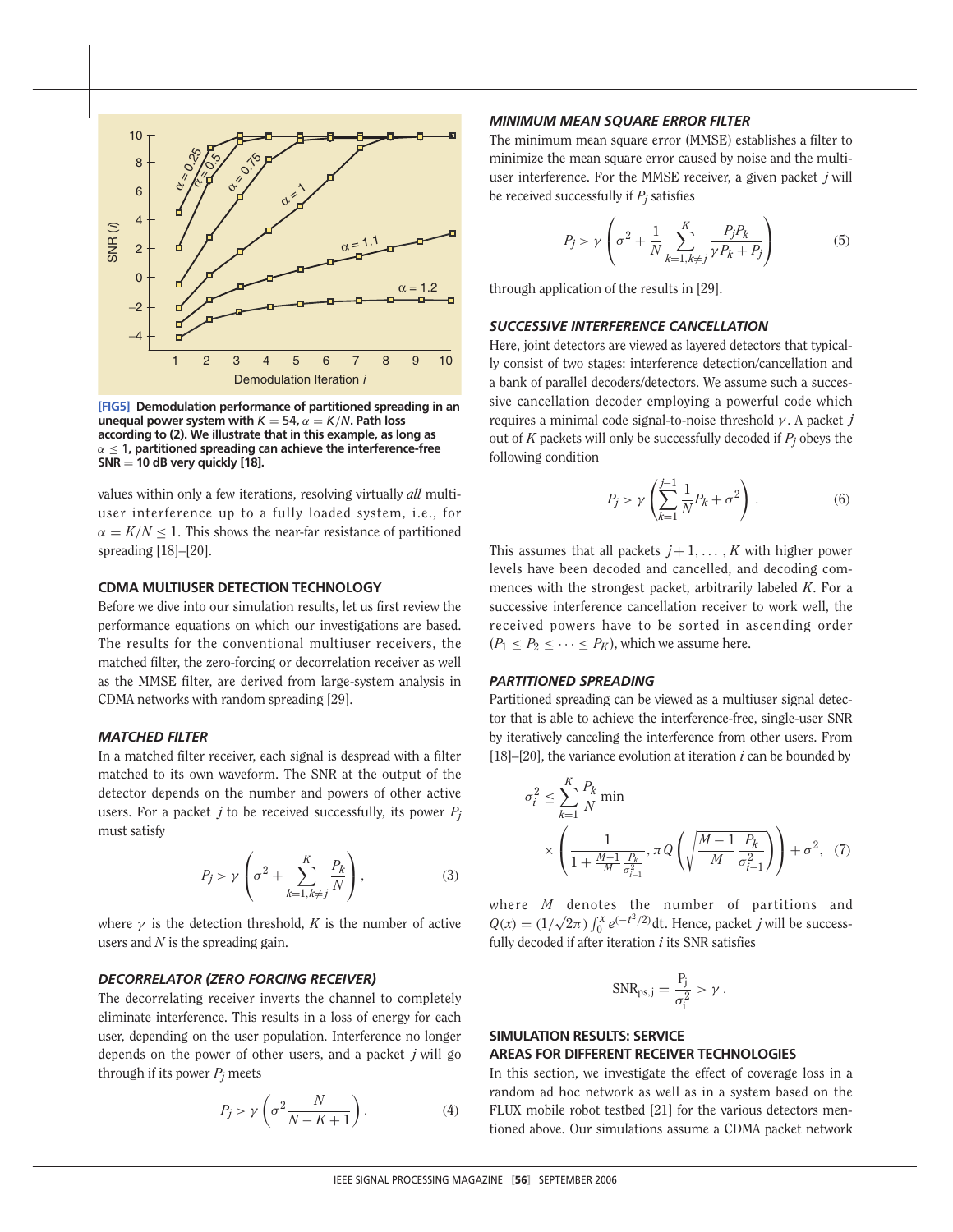with random spreading and, in the case of the FLUX Mobile robot testbed, an ad hoc network with an RP-CDMA MAC layer. For our simulations, we developed a network simulator based on MATLAB. In general, the detection of a packet *j* will be successful if the signal-to-noise ratio after the detector exceeds a certain threshold;  $SNR_i > \gamma$ .

For the remainder of this article, we assume that no power control is exercised. In fact, different power levels may beneficially be used to enable optimization strategies on rate/power/connectivity for different nodes. We note that the power control problem in wireless ad hoc networks to date has no satisfactory solution [30] and likely would lead to control protocols that are difficult if not impossible to implement. At first, to differentiate between the limits of the detectors and the impact of RP-CDMA on system performance, we assume a conventional CDMA, i.e., the codes are known at the receivers. (This effectively translates into synchronous CDMA protocols with resource respectively code reservation message exchange as for example in *cdma one* or 3G protocols. While these protocols are hardly usable in ad hoc networks, we need to investigate into "raw" detector performance first in order to differentiate later between negative effects due to insufficient multiuser detection capabilities and losses caused by the RP-CDMA MAC layer protocol.) This initial detector comparison is performed in a randomly generated ad hoc network, where nodes are placed with uniform probability over a unit area. We will later combine the RP-CDMA packet format with the various receiver technologies to evaluate system performance in a realistic ad hoc network based on the FLUX mobile robot testbed [21].

## *RECEIVER PERFORMANCE IN RANDOM AD HOC NETWORKS*

In our random scenario, between 2–30 ad hoc nodes are placed with uniform probability over a unit-area and path loss is assumed according to (2). In our simulations, *for all detectors*, we chose spreading gains of  $N = 20$ , an SNR of  $P_{\text{TX}}/\sigma^2 = 11$  dB with detection and code thresholds of  $\gamma = 3$  dB, leading to an *originally* fully interconnected (fully meshed) single hop network. Note that as the load increases, the ad hoc network may be transformed into a (still fully interconnected) multihop environment. In an initial route discovery phase, the nodes exchange routing information with all other nodes whose packets satisfy the detection threshold. As soon as the discovery phase is completed, nodes generate packets according to a Bernoulli process with probability *p*. Varying *p*,  $0 < p < 1$ , allows us to study the effect of cell shrinking as a function of the network load for the different receivers. Depending on node connectivity, nodes may act as relays in addition to transmitting locally generated packets. As we will demonstrate, this effect can greatly increase the load of multihop ad hoc networks since the probability of packet transmission *p*trans is composed of the two components  $p_{trans} = p_{packet}$  generation  $+ p_{packet}$  forwarding . Of course, at any time, a node can at most transmit one packet; thus, the natural limit on the transmission probability is  $p_{trans} = 1$ . The destination of a packet is chosen randomly by the source node and shortest path routing is performed for each hop.

We define  $\delta$  as the ratio of the maximum distance of the operational routes to the maximum distance of the possible routes discovered during the initial route discovery phase. We denote the number of network partitions, respectively the number of isolated subnets, by λ. Clearly, δ, λ are both functions of the detector type and the network load. The optimal detector, the one that is able to maintain original network coverage and connectivity irrespective of the load, leads to  $\delta = \lambda = 1$ . In other words, the ad hoc system remains fully connected with a single cohesive network. Note that in the random scenario, due to the initial fully meshed character of the network, the effect of additional packet forwarding is not as pronounced as in the FLUX setup presented later, and in most cases  $p_{trans} \approx p_{gen}$ .

Figure 6 presents simulation results for this random scenario in the form of three-dimensional plots. The following observations are made.

■ *Matched Filter Detector:* As the packet generation probability increases, matched filter detector performance degrades rapidly. Similarly, the number of network partitions increases quickly, eventually equalling the number of nodes in the network. In essence, the matched filter receiver may not be able to sustain original coverage even at relatively low network loads.

■ *Decorrelation Detection:* In the case of the decorrelator, network coverage can only be sustained up to marginally higher loads before fragmentation renders it inoperable. Since zero forcing cannot invert the channel when the number of active users exceeds the spreading gain, its basic behavior can best be observed when the number of transmissions in the network is smaller than *N*. Restricting ourselves to the curvature of the surface representing the maximum distance of the intact routes, we see that fundamentally, decorrelation detection is very similar to matched filtering and also cannot sustain original network coverage as the load increases.

■ *Successive Cancellation Detector:* In the case of exponentially distributed powers, successive cancellation can achieve the capacity of the multiuser channel by means of onion-peeling decoding. However, in our scenario with square path loss, the performance of the successive canceller is very similar to the matched filter and the decorrelation receiver. In essence, if decoding of one user group fails, successive cancelation cannot proceed and is only able to suppress multiuser interference through the spreading gain. In this case, receiver performance is lower bounded by the interference suppression capabilities of the matched filter detector. Basically, the performance of a successive cancellation receiver depends greatly on the experienced path loss, making successive cancellation somewhat unpredictable—especially in a mobile ad hoc network scenario where the channel environment may change constantly.

■ *MMSE Detector:* In contrast to the matched filter, the decorrelator and the successive canceller, the MMSE filter is able to maintain the original size of the cell up to an almost fully active network where all nodes would be transmitting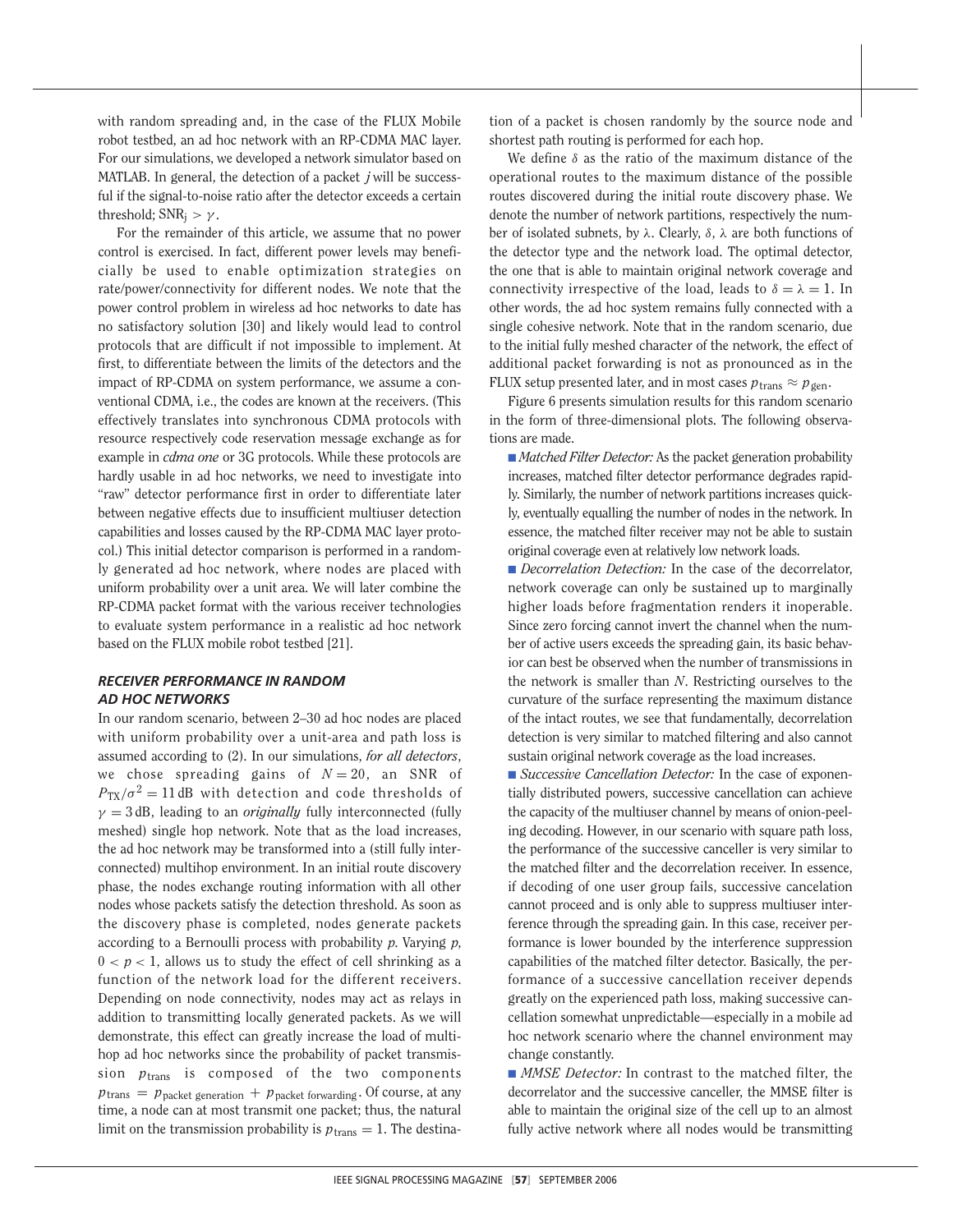

**[FIG6] Receiver performance in randomly generated ad hoc networks,**  $P_{\text{RX}} = P_{\text{TX}}/(d+1)^2$  over a unit area. **For all receivers, spreading gain** *N* = **20,**  $P_{TX}/\sigma^2 = 11$  **dB and detection thresholds** γ = 3 dB**. Partitioning factor for partitioned spreading demodulation**  $\vec{M} = 5 = \vec{N}/4$ .  $\delta$  **denotes the ratio of the maximum distance of the operational routes to the maximum distance of the routes during the initial route discovery phase.** λ **represents the number of network partitions. (a) Matched filter, (b) decorrelation receiver, (c) successive canceler, (d) MMSE, and (e) partitioned spreading,**  $M = N/4 = 5$ .

> with probability  $p_{trans} = 1$ . However, with the chosen values of  $N$  and  $P_{TX}$ , in the limit, MMSE detection also leads to a loss of coverage and an increase in the number of network fragments.

> ■ *Partitioned Spreading Detection:* In the case of partitioned spreading, original cell sizes can be maintained. This translates into no network fragmentation and leaves the network fully operational at all loads. In our specific examples, only partitioned spreading detection is able to resolve multiuser interference reliably.

## *MULTIUSER COMMUNICATIONS IN THE FLUX MOBILE ROBOT TESTBED*

So far, we have investigated the performance of various detectors in a *randomly generated*, initially fully meshed CDMA network. While these simulations may not reflect a realistic multihop ad hoc system, we gained an understanding of the capabilities and limitations of the different detection methods. We did not investigate the effect of the RP-CDMA packet format on network performance. In this section, we apply RP-CDMA to an *existing* ad hoc network based on a snapshot of the FLUX mobile robot testbed [21] shown in Figure 7. As its name suggests, the FLUX mobile robot testbed is a mobile network open to researchers and is accessible via the Internet. In its current stage, it contains 30 nodes, of which a number are mobile robots with Mica2 motes as well as IEEE 802.11 cards. To show the possible benefits achievable with CDMA technology, for our simulations we assume that the nodes are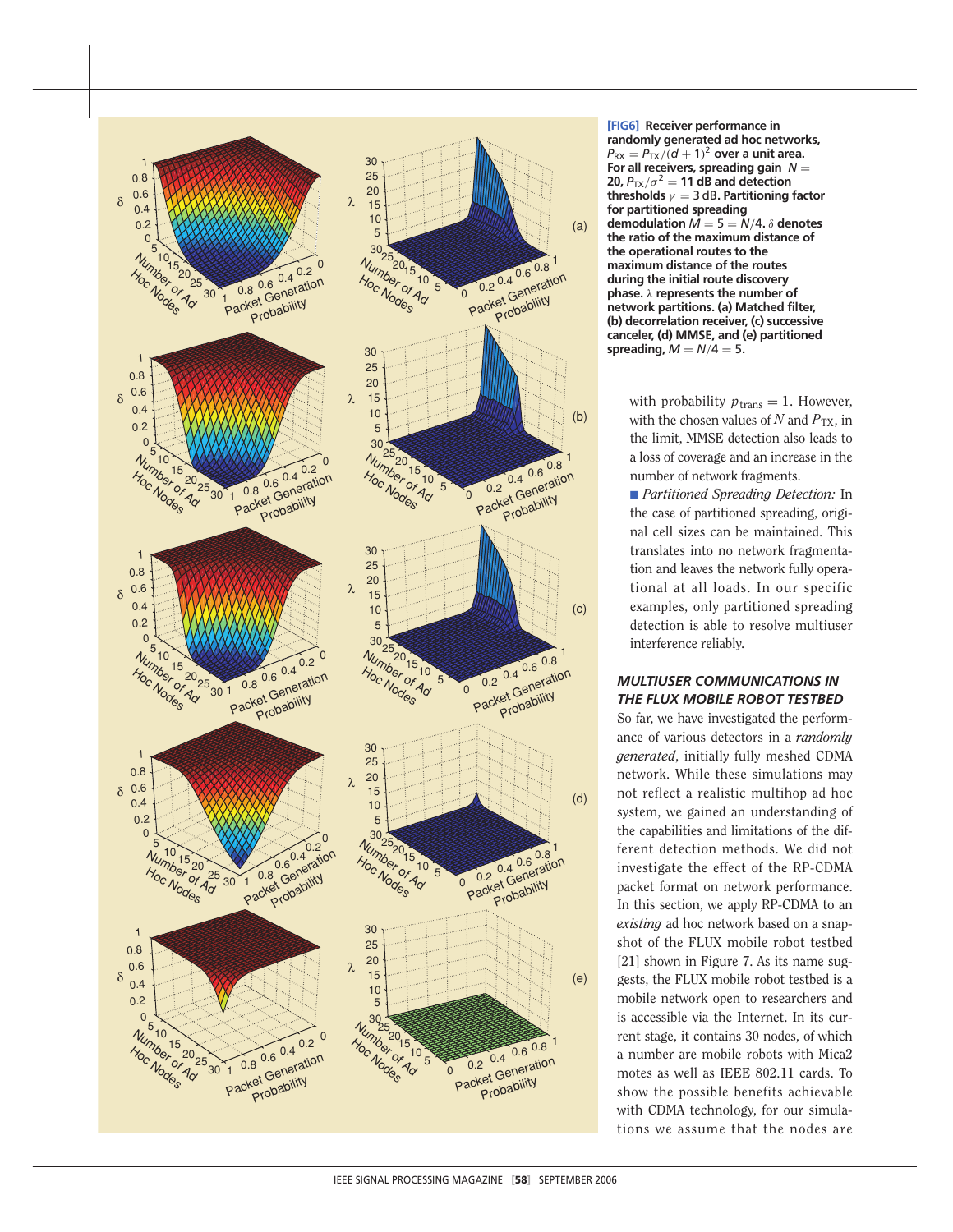

**[FIG7] Snapshot of the FLUX mobile robot testbed [21], green links indicate connectivity with a transmission radius of 2.5 m.**

equipped with CDMA-enabled detectors. Based on their spatial coordinates, we evaluate the performance of a hypothetical RP-CDMA communication system using the various detection methodologies. Also, we compare Spread ALOHA to RP-CDMA to emphasize the negative effect of network fragmentation of Spread ALOHA.

In the previous section, we were only interested in basic detector behavior and we did not try to map system performance to a realistic scenario, so the assumption of square path loss over a unit-disc was sufficient. However, to realize a multihop ad hoc network based on the FLUX mobile robot testbed, we decided that the maximum transmission radii should be less than approximately 2.5 meters. Consequently, (2) is not a good approximation for the powers at the receivers. Nevertheless, for such dense scenarios, a more realistic channel model based on measurements is available [15], which suggests a path loss of

$$
P_{\rm RX} = P_{\rm TX} \min(1, 10d^{-3}). \tag{8}
$$

In our simulations, we chose a header size of 50 b and a constant payload-to-header ratio of  $L_d/L_h = 40$ . This translates into a data portion of 250 B that seems adequate, for example, for a network of mobile ad hoc surveillance robots. As before, we assume an SNR for data transmission of  $P_{TX,d}/\sigma^2 = 11$  dB and a higher ratio for header transmission of  $P_{\text{TX},h}/\sigma^2 = P_{\text{TX},\text{S}-\text{ALOHA}}/\sigma^2 = 14$  dB to combat *header/data* interference. Note that Spread ALOHA is granted higher transmission power compared to the RP-CDMA payload portion to improve its performance in this specific scenario. Our desired maximum transmission radius of 2.5 m is achieved in the following way. As the result of a hypothetically high data rate, we assume that the payload frames of the RP-CDMA packet require an SNR of 9 dB for successful reception. This is reflected in the threshold for data/payload detection of  $\gamma_d = 9$  dB which results directly from (8) when  $P_{TX,d}/\sigma^2 = 11$  dB and  $d = 2.5$  m. While we would technically have to assume the same threshold for Spread ALOHA, we have reduced the imaginary data rate such that we can realize a lower threshold of  $\gamma_{S-Aloba} = 3$  dB to *improve* its performance. This became necessary after initial simulation results indicated that with the higher threshold, Spread ALOHA shows disastrous performance under all loads.

As far as header detection in RP-CDMA is concerned, it was shown in [16] that reliable header and timing recovery can be performed at SNRs of 3 dB (and possibly even lower). Therefore, for our simulations we assume a header detection threshold of  $\gamma_h = 3$  dB. (Effectively, the maximum transmission radii of 2.5 m are realized only by means of the data detection threshold γ*d*. Even if a header *j* can be acquired, the following data detection will fail unless the SNR of the data portion of packet *j* after the detector front end fulfills  $SNR_{d,j} \geq \gamma_d = 9$  dB.) With these chosen parameters, *all* 30 active packets may contribute to interference and header collisions. We now need to determine *the minimally required* processing gains which translates into *maximum spectral efficiency* for the FLUX scenario with up to  $K = 30$ active transmitters. We know that partitioned spreading is able to maintain original coverage if we assume spreading gains of  $N_d = 20$ . To maintain the original  $L_d/L_h = 40$ , we also choose header spreading gains of  $N_h = N_d = N_{S-Abha} = 20$ . During the initial route discovery phase, each node establishes an average of eight routing entries and the resulting initial connectivity of the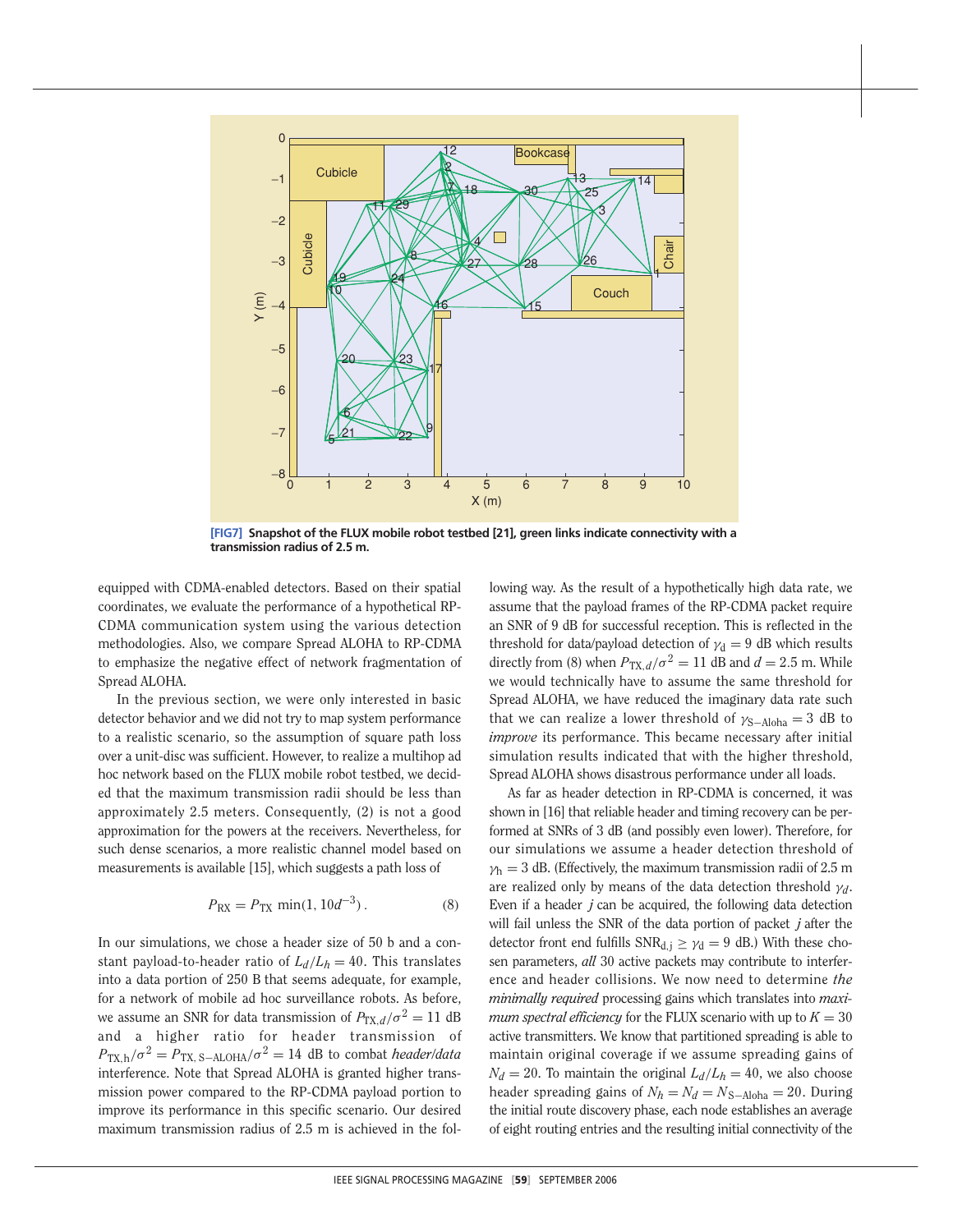

[FIG8] (a) Resulting average packet transmission probability  $P_{trans}$  as a function of the packet generation probability  $p_{gen}$ . As  $p_{trans}$ **increases, network connectivity decreases due to failures of header detection and less nodes are used as intermediate hops. This effect decelerates the slope of** *p*trans **for** *p*gen > 0.4**. (b) Average number of header collisions per node in the FLUX mobile robot ad hoc** scenario.  $N_h=N_d=20$ ,  $L_d/L_h=40$ , header detector threshold is 3 dB such that from a perspective of sufficient power, the headers of **all transmissions may overlap destructively on the channel, resulting in the worst case RP-CDMA performance in this scenario.**

network is shown in Figure 7. Figure 8 shows the average number of failures of RP-CDMA header detection as a function of the packet generation probability. Even though *all* active headers may contribute to collisions/interference on the channel as outlined previously, on average only 0.5 headers are lost per node, resulting in an average number of  $8 - 0.5 = 7.5$  *intact* routing entries. We want to recall at this point that RP-CDMA does not suffer from the hidden node problem that—especially in our multihop scenario with

the chosen detector thresholds—could easily cause more than an average of 0.5 packet collisions [8]. Also shown in Figure 8, because of the multihop character of the FLUX scenario, the impact of additional packet forwarding on the average probability of packet trans-

**COMPARED TO SPREAD ALOHA, RP-CDMA OFFERS LOWER PROBABILITY OF PACKET COLLISIONS AND HIGHER THROUGHPUT.**

intact routes. However, as soon as  $p_{gen} \approx 0.10$  and  $p_{gen} \approx 0.15$ , respectively, both detectors degrade rapidly with the percentage of intact routes going to zero. In the case of partitioned spreading, detector performance degrades gracefully from a maximum of 100% of working routes to a minimum of  $\approx$  50% at maximum system load ( $p_{\text{gen}} = 1$ ). As shown on the right-hand side of Figure

trast to this, at least at very low loads, the decorrelator as well as the MMSE filter are able to sustain a large percentage of

> 9, for partitioned spreading, this translates into a constantly fully connected multihop network, whereas in the case of *all other detectors* starting from a packet generation probability of  $p_{gen} \approx 0.20$ , the number of

mission is significant. For values of the packet generation probability  $p_{\text{gen}}$ ,  $0 < p_{\text{gen}} < 0.25$ , additional packet forwarding effectively doubles the load of the network. For even larger values of *p*gen, average node connectivity is slightly reduced due to failures of header detection, and source nodes choose more well interconnected nodes as intermediate hops. However, as shown below, header collisions alone do not increase the number of network fragments.

Figure 9(a) presents simulation results for the percentage of intact routes over the packet generation probability  $p_{gen}$ . Spread ALOHA is heavily interference and collision limited and in the best case can only sustain 3% of all available routes. Similarly, the matched filter and successive cancellation receivers suffer from the characteristics of the channel model and only 30% of the initial routes remain operational. In connetwork fragments is monotonically increasing, eventually equalling the number of nodes in the network. Interestingly, as far as the number of network fragments is concerned, at high loads, *no* benefit can be gained by upgrading from matched filtering to complex MMSE detection.

At first glance, this does not seem to lead into a dilemma, since given a certain number of active transmitters, it is always possible to improve the multiuser interference suppression techniques of all multiuser detectors by increasing the spreading gain *N*. To find the required increase in spreading gain for the different receivers to achieve performance identical to that of partitioned spreading with  $N = 20$ , we resimulated the FLUXscenario, successively and individually increasing *N*. We found that, to maintain full coverage with the MMSE at all load points, the spreading gain *N* would have to be increased to  $N \approx 50$ . In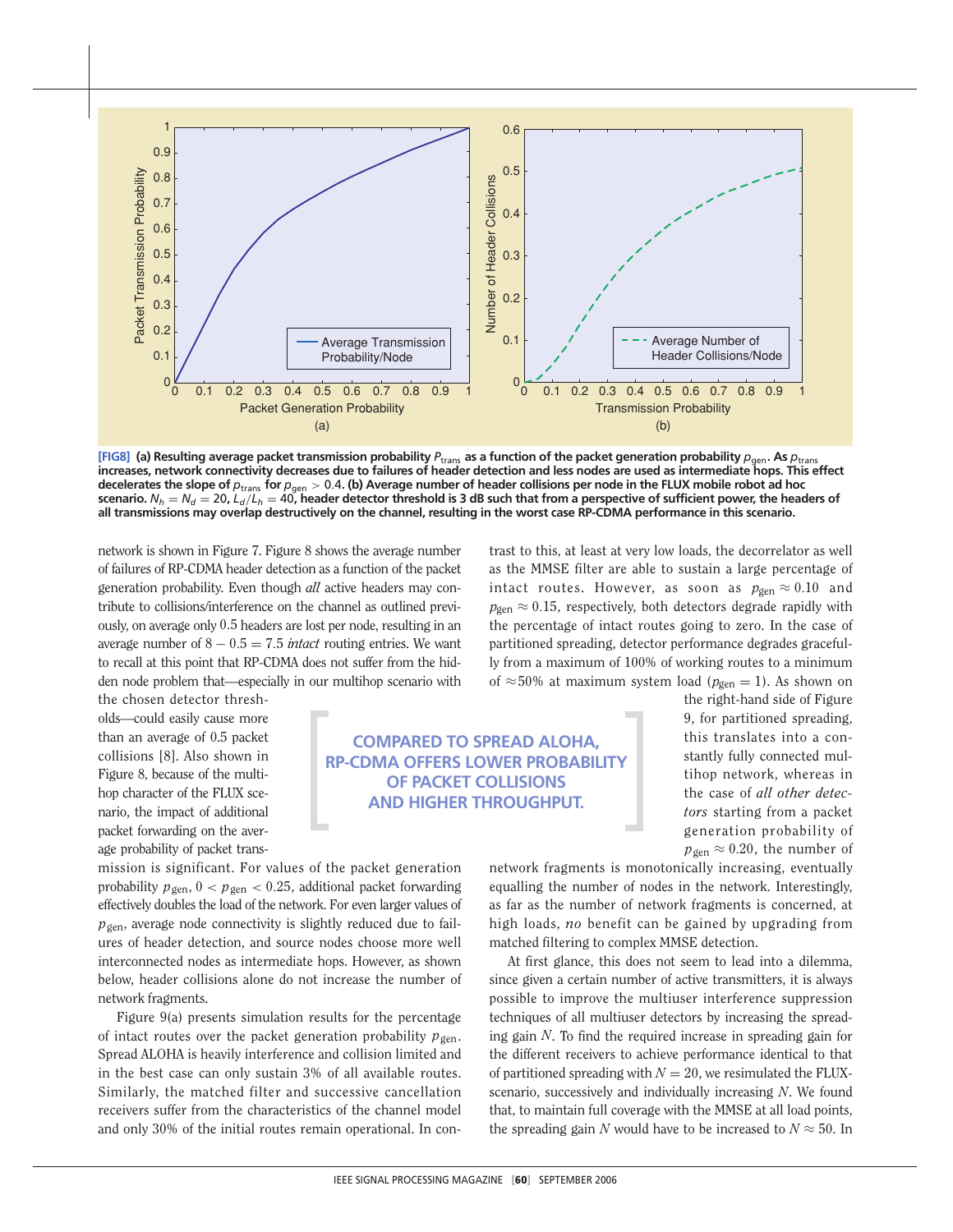

[FIG9] (a) Percentage of intact links and (b) number of network partitions,  $N_h = N_{S-Aloha} = N_p = 20$ , partitioning factor  $M = N/2 = 10$ . Header SNR =  $P_{Tx,h}/\sigma^2$  = 14 dB, payload SNR =  $P_{Tx,d}/\sigma^2$  = 11 dB. Payload detection thresholds for max. transmission range of 2.5 m: γ*<sup>p</sup>* = 9 dB**. Header and Spread ALOHA detection thresholds** γ<sup>h</sup>,S−ALOHA = 3 dB**. Path loss model** *L*path = min(1, 10d<sup>−</sup><sup>3</sup>) **according to [15].**

the case of the decorrelator, a spreading gain of  $N \approx 80$  is required and for the matched filter and successive cancellation, *N* has to be increased to  $N \approx 250$ . Obviously, if spectral efficiency is a concern, with the exception of partitioned spreading *all other detectors are strongly wasteful*. Furthermore, since such dramatic increases in the length of the spreading sequence come at the cost of additional receiver complexity, at this point it is hard to compare implementation complexity of partitioned spreading with its minimal spreading requirement versus conventional multiuser detectors.

As far as the effect of RP-CDMA on network performance is concerned, even in the case of highly spectrally efficient partitioned spreading payload detection, the RP-CDMA header format typically does *not* pose a performance limitation. In the case when other conventional detectors are used, the necessary increase in *N* further reduces the probability of header collisions, matching the performance of RP-CDMA to a fully access controlled CDMA system. (Remember that we require  $N_d = N_h$ ) to maintain maximum  $L_d/L_h$ .)

As a last note, we recall that a single "weak" ad hoc node can greatly reduce the capacity and connectivity area of a network segment. From this perspective, it is clear that in an heterogeneous ad hoc network, nodes with matched filter, decorrelation, MMSE or successive cancellation receivers should be restricted to the network periphery and more capable partitioned spreading detectors have to be used at its core. In the case of mobile ad hoc networks, where nodes may move anywhere in the network, conventional detection may need to be avoided completely.

#### **CONCLUSIONS**

In this article, we discussed problems of IEEE 802.11 in (mobile) ad hoc networks. We also note that while CDMA offers higher throughput and does not suffer from IEEE 802.11's hidden terminal problems, it requires knowledge of the spreading sequences, which, in turn, necessitates additional handshaking. However, additional paging is hard if not impossible to implement. As a possible solution to this problem, we presented RP-CDMA, a packet format for uncoordinated, connectionless data transfer.

Furthermore, we discussed various advanced CDMA detection methods, including a recently proposed CDMA transmission scheme based on iterative detection with sequence partitioning called partitioned spreading. We showed that partitioned spreading is near-far resistant and compared the performance of this detector to the matched filter, decorrelator, MMSE as well as successive cancellation detection methods. The comparison was performed in randomly generated, initially fully connected ad hoc networks as well as in a multihop ad hoc network based on a snapshot of the FLUX mobile robot testbed [21], developed at the University of Utah.

We demonstrated that as the load increases, partitioned spreading detection is able to maintain a sizeable advantage and assures original network coverage and connectivity. To achieve comparable performance with other conventional detectors, the processing gain *N* needs to be increased considerably, which increases computational complexity and lowers spectral efficiency.

We also showed that receiver overload results in network fragmentation, and thus needs to be avoided. Since conventional detectors can greatly reduce the capacity and connectivity of a subnet, these detectors should be restricted to the periphery of a CDMA ad hoc network. In the case of mobile ad hoc networks, where nodes may move anywhere in the network, conventional detection may need to be avoided completely. We thus conclude